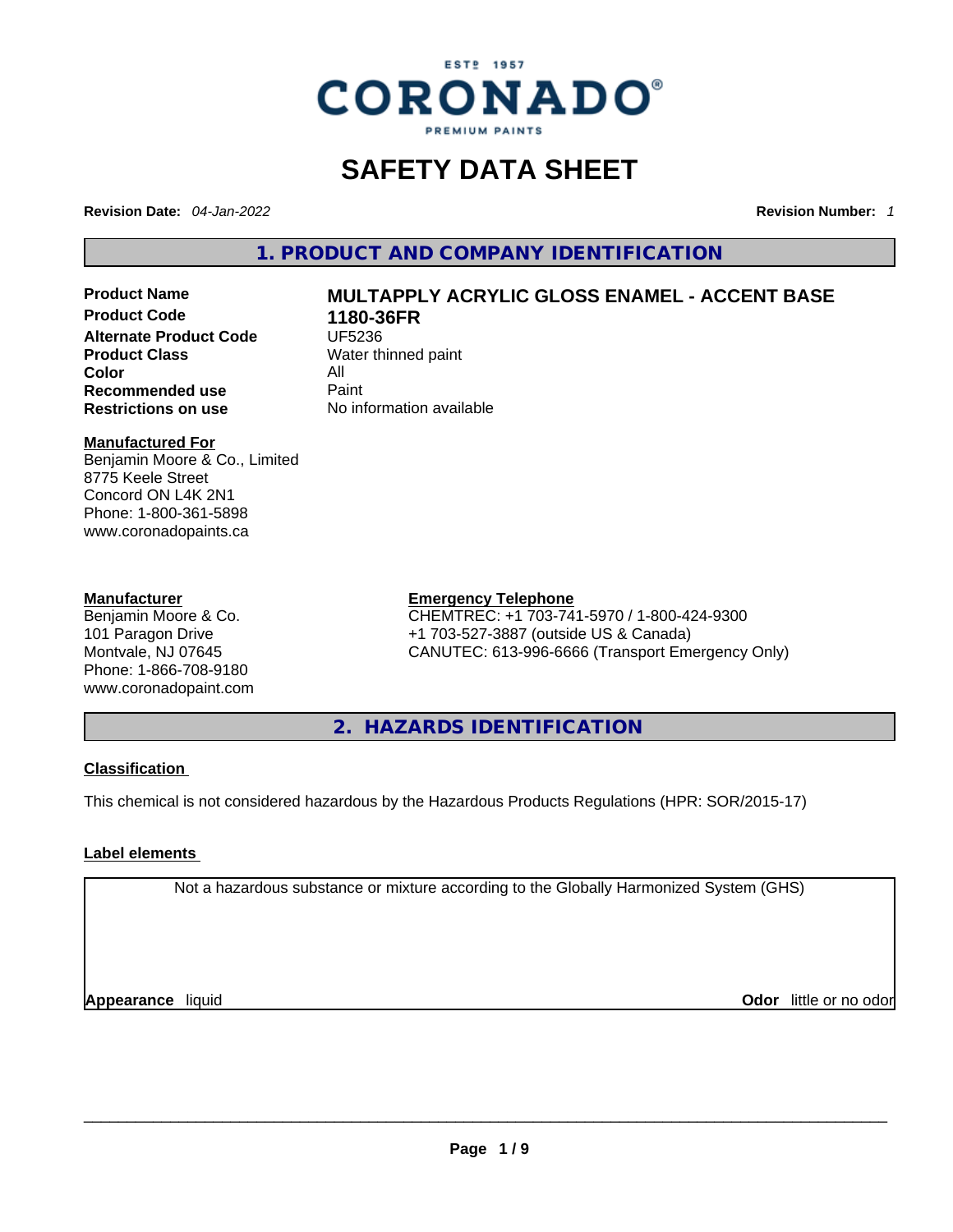#### **Other information**

No information available

 **WARNING:** This product contains isothiazolinone compounds at levels of <0.1%. These substances are biocides commonly found in most paints and a variety of personal care products as a preservative. Certain individuals may be sensitive or allergic to these substances, even at low levels.

#### **3. COMPOSITION INFORMATION ON COMPONENTS**

| <b>Chemical name</b>                                                            | CAS No.        | Weight-%       | <b>Hazardous Material</b><br>registry number<br>(HMIRA registry #) | Date HMIRA filed and<br>Information Review Act date exemption granted<br>(if applicable) |
|---------------------------------------------------------------------------------|----------------|----------------|--------------------------------------------------------------------|------------------------------------------------------------------------------------------|
| Kaolin                                                                          | 1332-58-7      | - 5%           |                                                                    |                                                                                          |
| Propanoic acid, 2-methyl-,<br>monoester with<br>2,2,4-trimethyl-1,3-pentanediol | 25265-77-4     | $-5%$          |                                                                    |                                                                                          |
| Diethylene glycol monoethyl<br>ether                                            | $111 - 90 - 0$ | $-5%$          |                                                                    |                                                                                          |
| Ammonia                                                                         | 7664-41-7      | $0.1 - 0.25\%$ |                                                                    |                                                                                          |

\*The exact percentage (concentration) of composition has been withheld as a trade secret

| 4. FIRST AID MEASURES                  |                                                                                                            |  |
|----------------------------------------|------------------------------------------------------------------------------------------------------------|--|
| <b>General Advice</b>                  | No hazards which require special first aid measures.                                                       |  |
| <b>Eye Contact</b>                     | Rinse thoroughly with plenty of water for at least 15<br>minutes and consult a physician.                  |  |
| <b>Skin Contact</b>                    | Wash off immediately with soap and plenty of water while<br>removing all contaminated clothes and shoes.   |  |
| <b>Inhalation</b>                      | Move to fresh air. If symptoms persist, call a physician.                                                  |  |
| Ingestion                              | Clean mouth with water and afterwards drink plenty of<br>water. Consult a physician if necessary.          |  |
| <b>Most Important Symptoms/Effects</b> | None known.                                                                                                |  |
| <b>Notes To Physician</b>              | Treat symptomatically.                                                                                     |  |
| 5. FIRE-FIGHTING MEASURES              |                                                                                                            |  |
| <b>Suitable Extinguishing Media</b>    | Use extinguishing measures that are appropriate to local<br>circumstances and the surrounding environment. |  |

**Protective equipment and precautions for firefighters** As in any fire, wear self-contained breathing apparatus pressure-demand, MSHA/NIOSH (approved or equivalent) and full protective gear. \_\_\_\_\_\_\_\_\_\_\_\_\_\_\_\_\_\_\_\_\_\_\_\_\_\_\_\_\_\_\_\_\_\_\_\_\_\_\_\_\_\_\_\_\_\_\_\_\_\_\_\_\_\_\_\_\_\_\_\_\_\_\_\_\_\_\_\_\_\_\_\_\_\_\_\_\_\_\_\_\_\_\_\_\_\_\_\_\_\_\_\_\_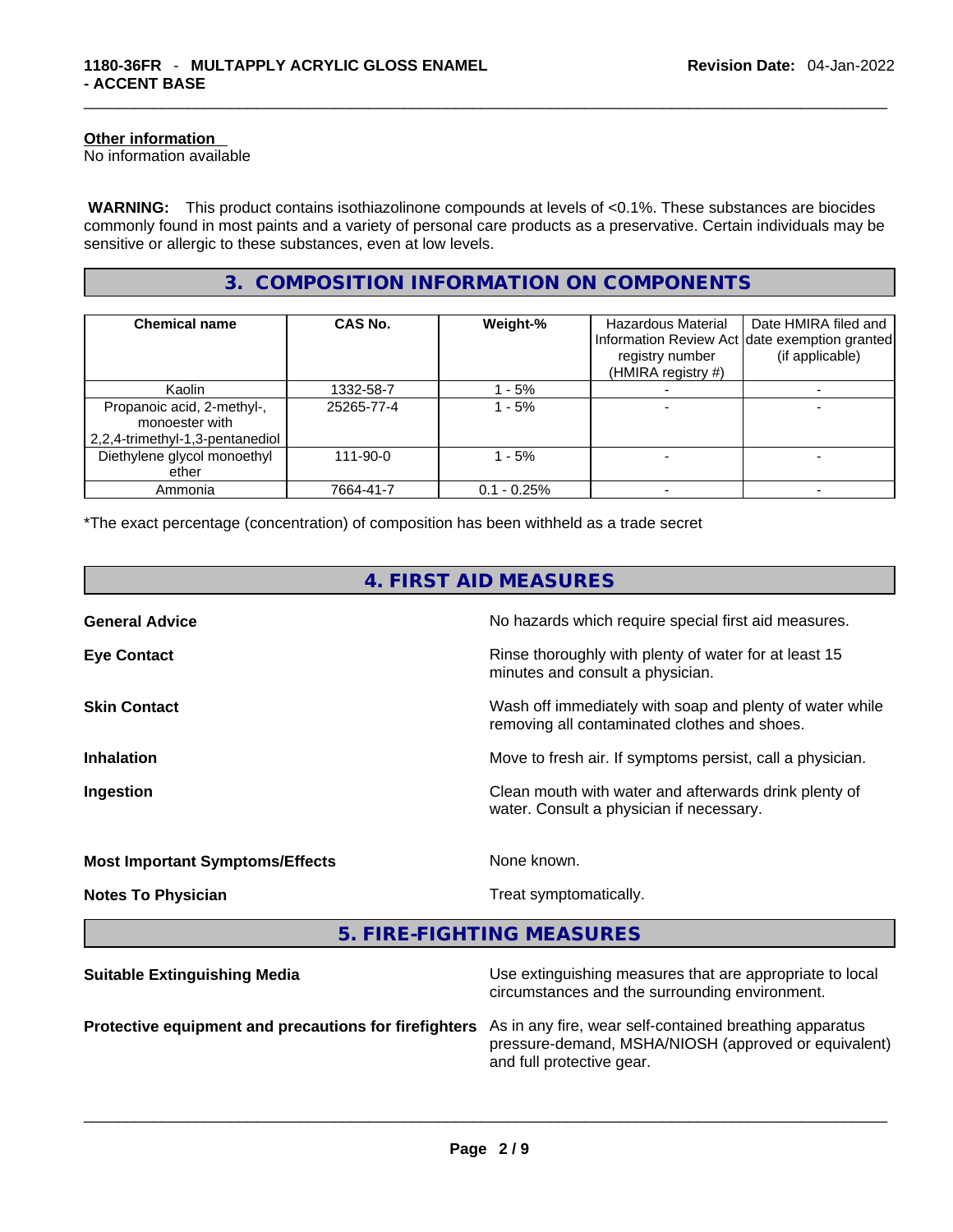| <b>Specific Hazards Arising From The Chemical</b>                                                  | extreme heat.                                      | Closed containers may rupture if exposed to fire or |  |  |
|----------------------------------------------------------------------------------------------------|----------------------------------------------------|-----------------------------------------------------|--|--|
| Sensitivity to mechanical impact                                                                   | No.                                                |                                                     |  |  |
| Sensitivity to static discharge                                                                    | No                                                 |                                                     |  |  |
| <b>Flash Point Data</b><br>Flash point (°F)<br>Flash Point (°C)<br><b>Method</b>                   | Not applicable<br>Not applicable<br>Not applicable |                                                     |  |  |
| <b>Flammability Limits In Air</b><br>Lower flammability limit:<br><b>Upper flammability limit:</b> | Not applicable<br>Not applicable                   |                                                     |  |  |
| Health: 1<br><b>NFPA</b>                                                                           | Flammability: 0<br><b>Instability: 0</b>           | Special: Not Applicable                             |  |  |
| <b>NFPA Legend</b><br>0 - Not Hazardous<br>1 - Slightly                                            |                                                    |                                                     |  |  |

- 
- 2 Moderate
- 3 High
- 4 Severe

*The ratings assigned are only suggested ratings, the contractor/employer has ultimate responsibilities for NFPA ratings where this system is used.* 

*Additional information regarding the NFPA rating system is available from the National Fire Protection Agency (NFPA) at www.nfpa.org.* 

#### **6. ACCIDENTAL RELEASE MEASURES**

| <b>Personal Precautions</b>      | Avoid contact with skin, eyes and clothing. Ensure<br>adequate ventilation.                          |
|----------------------------------|------------------------------------------------------------------------------------------------------|
| <b>Other Information</b>         | Prevent further leakage or spillage if safe to do so.                                                |
| <b>Environmental precautions</b> | See Section 12 for additional Ecological Information.                                                |
| <b>Methods for Cleaning Up</b>   | Soak up with inert absorbent material. Sweep up and<br>shovel into suitable containers for disposal. |

### **7. HANDLING AND STORAGE**

| Avoid contact with skin, eyes and clothing. Avoid breathing<br>vapors, spray mists or sanding dust. In case of insufficient<br>ventilation, wear suitable respiratory equipment. |
|----------------------------------------------------------------------------------------------------------------------------------------------------------------------------------|
| Keep container tightly closed. Keep out of the reach of<br>children.                                                                                                             |
| No information available                                                                                                                                                         |
|                                                                                                                                                                                  |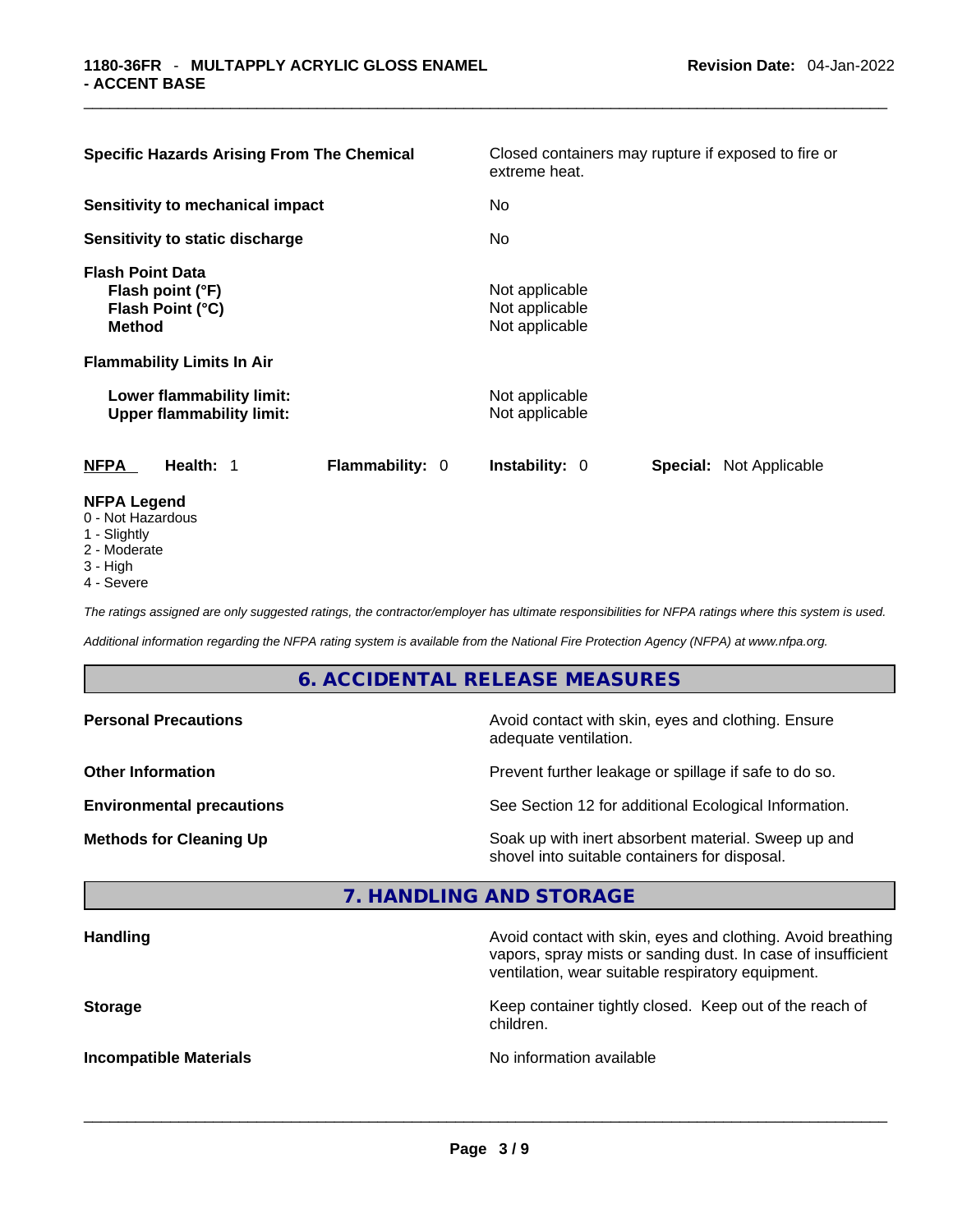#### **8. EXPOSURE CONTROLS/PERSONAL PROTECTION**

#### **Exposure Limits**

| <b>Chemical name</b>        | <b>ACGIH TLV</b>        | <b>Alberta</b>                | <b>British Columbia</b>  | <b>Ontario</b>              | Quebec                        |
|-----------------------------|-------------------------|-------------------------------|--------------------------|-----------------------------|-------------------------------|
| Kaolin                      | TWA: $2 \text{ mg/m}^3$ | $2 \text{ mg/m}^3$ - TWA      | $2 \text{ mg/m}^3$ - TWA | 2 mg/m <sup>3</sup> - TWA   | 5 mg/m <sup>3</sup> - TWAEV   |
|                             | particulate matter      |                               |                          |                             |                               |
|                             | containing no           |                               |                          |                             |                               |
|                             | asbestos and <1%        |                               |                          |                             |                               |
|                             | crystalline silica,     |                               |                          |                             |                               |
|                             | respirable particulate  |                               |                          |                             |                               |
|                             | matter                  |                               |                          |                             |                               |
| Diethylene glycol monoethyl | N/E                     | N/E                           | N/E                      | 30 ppm - TWA                | N/E                           |
| ether                       |                         |                               |                          | 165 mg/m <sup>3</sup> - TWA |                               |
| Ammonia                     | STEL: 35 ppm            | 25 ppm - TWA                  | 25 ppm - TWA             | 25 ppm - TWA                | 25 ppm - TWAEV                |
|                             | <b>TWA: 25 ppm</b>      | 17 mg/m $3$ - TWA             | 35 ppm - STEL            | 35 ppm - STEL               | 17 mg/m $3$ - TWAEV           |
|                             |                         | 35 ppm - STEL                 |                          |                             | 35 ppm - STEV                 |
|                             |                         | $24$ mg/m <sup>3</sup> - STEL |                          |                             | $24$ mg/m <sup>3</sup> - STEV |

#### **Legend**

ACGIH - American Conference of Governmental Industrial Hygienists

Alberta - Alberta Occupational Exposure Limits

British Columbia - British Columbia Occupational Exposure Limits

Ontario - Ontario Occupational Exposure Limits

Quebec - Quebec Occupational Exposure Limits

N/E - Not established

#### **Personal Protective Equipment**

**Engineering Measures Ensure 2018** Ensure adequate ventilation, especially in confined areas.

**Eye/Face Protection Safety glasses with side-shields.** 

**Skin Protection Protection Protective gloves and impervious clothing. Respiratory Protection In case of insufficient ventilation wear suitable respiratory** equipment.

**Hygiene Measures Avoid contact with skin, eyes and clothing. Remove and Hygiene Measures** and clothing. Remove and wash contaminated clothing before re-use. Wash thoroughly after handling.

#### **9. PHYSICAL AND CHEMICAL PROPERTIES**

| Appearance              | liquid            |
|-------------------------|-------------------|
| Odor                    | little or no odor |
| <b>Odor Threshold</b>   | No information av |
| Density (Ibs/gal)       | $8.7 - 8.9$       |
| <b>Specific Gravity</b> | $1.04 - 1.07$     |
| рH                      | No information av |
| <b>Viscosity (cps)</b>  | No information av |
| Solubility(ies)         | No information av |
| <b>Water solubility</b> | No information av |
| <b>Evaporation Rate</b> | No information av |
| Vapor pressure          | No information av |
| Vapor density           | No information av |
| Wt. % Solids            | $35 - 45$         |
| Vol. % Solids           | $30 - 40$         |

**Odor** little or no odor **No information available Density (lbs/gal)** 8.7 - 8.9 **Specific Gravity** 1.04 - 1.07 No information available **Viscosity (cps)** No information available **Solubility(ies)** No information available **No information available Evaporation Rate** No information available **No information available No information available Wt. % Solids** 35 - 45 **Vol. % Solids** 30 - 40 \_\_\_\_\_\_\_\_\_\_\_\_\_\_\_\_\_\_\_\_\_\_\_\_\_\_\_\_\_\_\_\_\_\_\_\_\_\_\_\_\_\_\_\_\_\_\_\_\_\_\_\_\_\_\_\_\_\_\_\_\_\_\_\_\_\_\_\_\_\_\_\_\_\_\_\_\_\_\_\_\_\_\_\_\_\_\_\_\_\_\_\_\_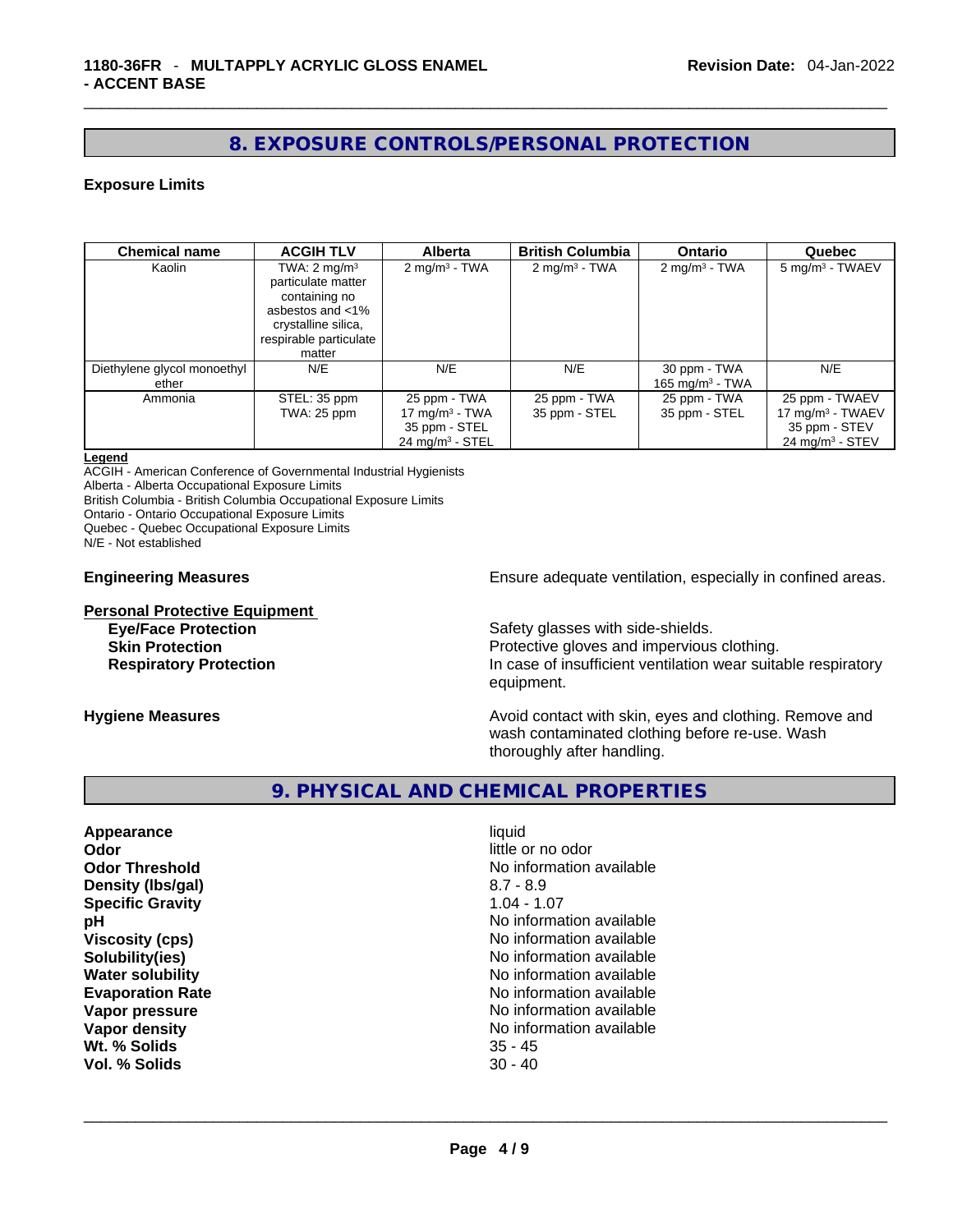| Wt. % Volatiles                      | $55 - 65$                |
|--------------------------------------|--------------------------|
| Vol. % Volatiles                     | $60 - 70$                |
| <b>VOC Regulatory Limit (g/L)</b>    | < 100                    |
| <b>Boiling Point (°F)</b>            | 212                      |
| <b>Boiling Point (°C)</b>            | 100                      |
| Freezing point (°F)                  | 32                       |
| <b>Freezing Point (°C)</b>           | 0                        |
| Flash point (°F)                     | Not applicable           |
| Flash Point (°C)                     | Not applicable           |
| <b>Method</b>                        | Not applicable           |
| Flammability (solid, gas)            | Not applicable           |
| <b>Upper flammability limit:</b>     | Not applicable           |
| Lower flammability limit:            | Not applicable           |
| <b>Autoignition Temperature (°F)</b> | No information available |
| <b>Autoignition Temperature (°C)</b> | No information available |
| Decomposition Temperature (°F)       | No information available |
| Decomposition Temperature (°C)       | No information available |
| <b>Partition coefficient</b>         | No information available |

#### **10. STABILITY AND REACTIVITY**

| <b>Reactivity</b>                         | Not Applicable                           |
|-------------------------------------------|------------------------------------------|
| <b>Chemical Stability</b>                 | Stable under normal conditions.          |
| <b>Conditions to avoid</b>                | Prevent from freezing.                   |
| <b>Incompatible Materials</b>             | No materials to be especially mentioned. |
| <b>Hazardous Decomposition Products</b>   | None under normal use.                   |
| <b>Possibility of hazardous reactions</b> | None under normal conditions of use.     |

#### **11. TOXICOLOGICAL INFORMATION**

#### **Product Information Information on likely routes of exposure**

**Principal Routes of Exposure Exposure** Eye contact, skin contact and inhalation.

**Acute Toxicity** 

**Product Information Information No information available** 

#### **Symptoms related to the physical,chemical and toxicological characteristics**

**Symptoms Symptoms No information available** 

#### **Delayed and immediate effects as well as chronic effects from short and long-term exposure**

**Eye contact <b>Executes** Contact **Executes** Contact **Skin contact Contact Contact Contact Contact Contact Contact Contact Contact Contact Contact Contact Contact Contact Contact Contact Contact Contact Contact Contact Conta** Substance may cause slight skin irritation. Prolonged or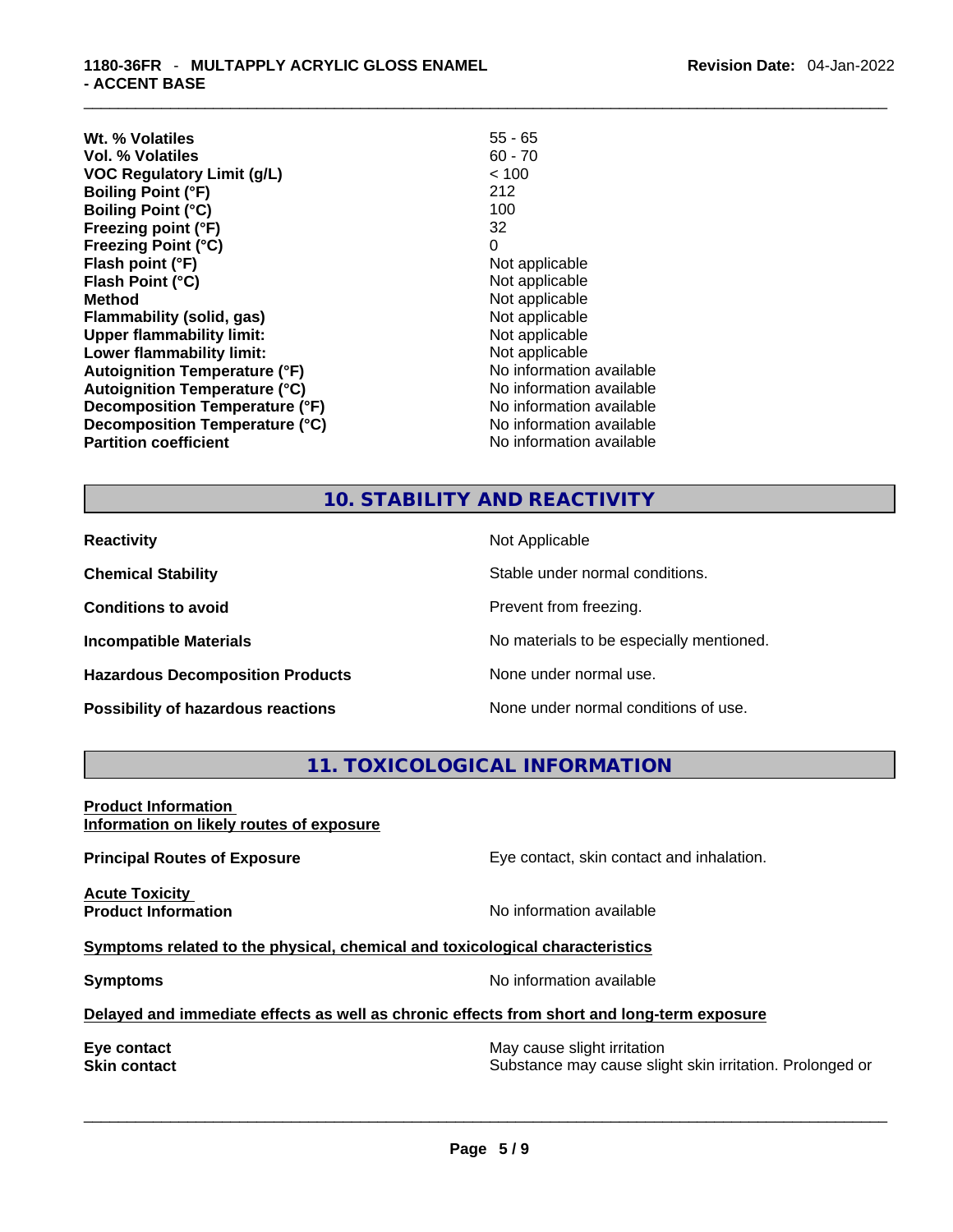| <b>Inhalation</b><br>Ingestion  | repeated contact may dry skin and cause irritation.<br>May cause irritation of respiratory tract.<br>Ingestion may cause gastrointestinal irritation, nausea,<br>vomiting and diarrhea. |
|---------------------------------|-----------------------------------------------------------------------------------------------------------------------------------------------------------------------------------------|
| <b>Sensitization</b>            | No information available.                                                                                                                                                               |
| <b>Neurological Effects</b>     | No information available.                                                                                                                                                               |
| <b>Mutagenic Effects</b>        | No information available.                                                                                                                                                               |
| <b>Reproductive Effects</b>     | No information available.                                                                                                                                                               |
| <b>Developmental Effects</b>    | No information available.                                                                                                                                                               |
| <b>Target organ effects</b>     | No information available.                                                                                                                                                               |
| <b>STOT - single exposure</b>   | No information available.                                                                                                                                                               |
| <b>STOT - repeated exposure</b> | No information available.                                                                                                                                                               |
| Other adverse effects           | No information available.                                                                                                                                                               |
| <b>Aspiration Hazard</b>        | No information available.                                                                                                                                                               |

**Numerical measures of toxicity**

#### **The following values are calculated based on chapter 3.1 of the GHS document**

**ATEmix (inhalation-dust/mist)** 195.5 mg/L

#### **Component Information**

| Chemical name                                       | Oral LD50             | Dermal LD50                                                           | <b>Inhalation LC50</b>                   |
|-----------------------------------------------------|-----------------------|-----------------------------------------------------------------------|------------------------------------------|
| Kaolin                                              | $>$ 5000 mg/kg (Rat)  | $>$ 5000 mg/kg (Rat)                                                  |                                          |
| 1332-58-7                                           |                       |                                                                       |                                          |
| Propanoic acid, 2-methyl-,<br>monoester with        | $= 3200$ mg/kg (Rat)  | $> 15200$ mg/kg (Rat)                                                 |                                          |
| 2,2,4-trimethyl-1,3-pentanediol<br>25265-77-4       |                       |                                                                       |                                          |
| Diethylene glycol monoethyl ether<br>$111 - 90 - 0$ | $= 10502$ mg/kg (Rat) | $= 9143$ mg/kg (Rabbit) = 4200<br>$\mu$ L/kg (Rabbit) = 6 mL/kg (Rat) | $> 5240$ mg/m <sup>3</sup> (Rat) 4 h     |
| Ammonia                                             | $=$ 350 mg/kg (Rat)   | $\overline{\phantom{a}}$                                              | (Rat) 1 h<br>$= 9850$ mg/m <sup>3</sup>  |
| 7664-41-7                                           |                       |                                                                       | $= 13770$ mg/m <sup>3</sup><br>(Rat) 1 h |

#### **Chronic Toxicity**

#### **Carcinogenicity**

*There are no known carcinogenic chemicals in this product above reportable levels.* 

**12. ECOLOGICAL INFORMATION** 

#### **Ecotoxicity Effects**

The environmental impact of this product has not been fully investigated.

#### **Product Information**

## **Acute Toxicity to Fish**

# No information available \_\_\_\_\_\_\_\_\_\_\_\_\_\_\_\_\_\_\_\_\_\_\_\_\_\_\_\_\_\_\_\_\_\_\_\_\_\_\_\_\_\_\_\_\_\_\_\_\_\_\_\_\_\_\_\_\_\_\_\_\_\_\_\_\_\_\_\_\_\_\_\_\_\_\_\_\_\_\_\_\_\_\_\_\_\_\_\_\_\_\_\_\_ **Acute Toxicity to Aquatic Invertebrates**

No information available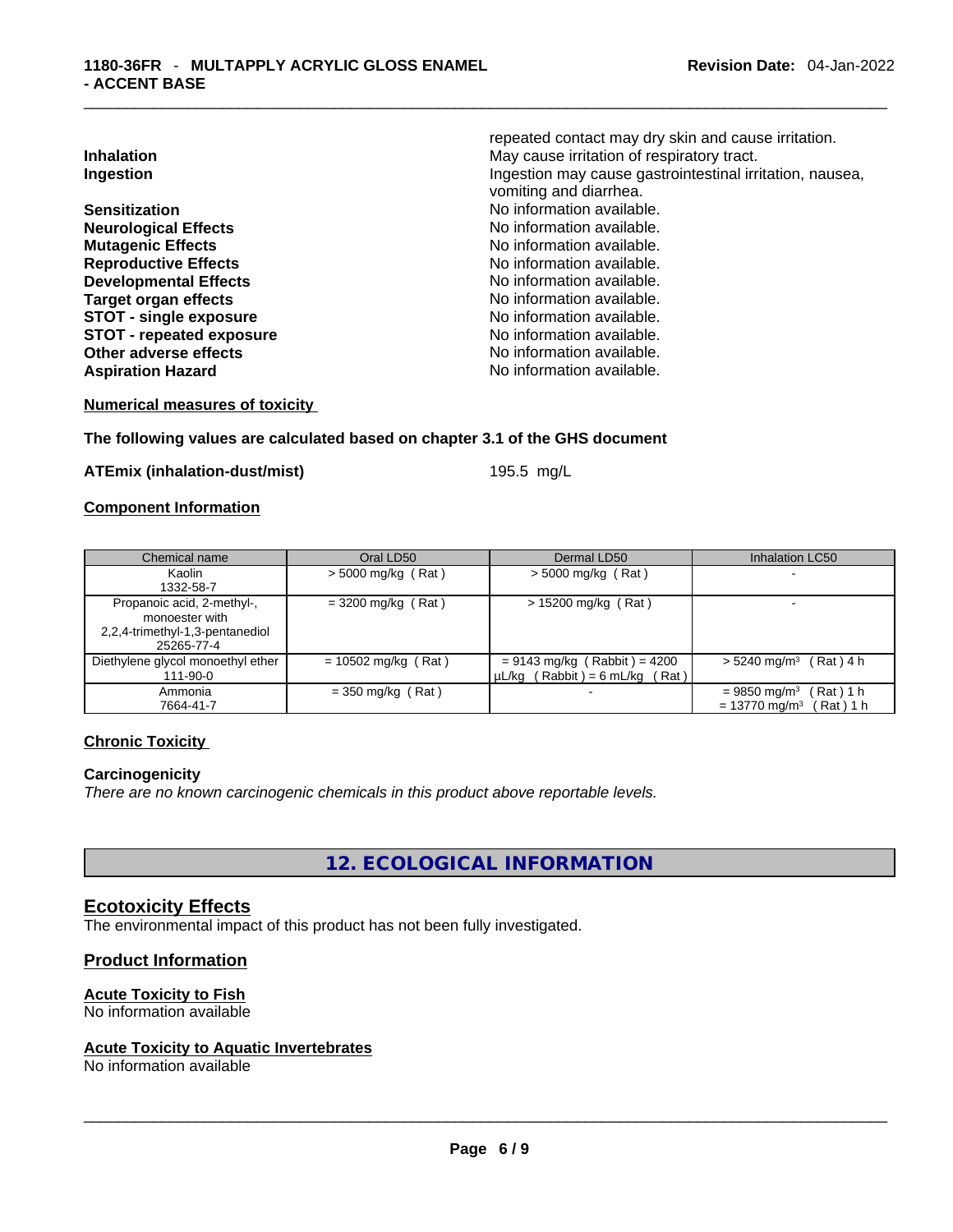#### **Acute Toxicity to Aquatic Plants**

No information available

#### **Persistence / Degradability**

No information available.

#### **Bioaccumulation**

There is no data for this product.

#### **Mobility in Environmental Media**

No information available.

#### **Ozone**

No information available

#### **Component Information**

#### **Acute Toxicity to Fish**

No information available

#### **Acute Toxicity to Aquatic Invertebrates**

No information available

#### **Acute Toxicity to Aquatic Plants**

No information available

**13. DISPOSAL CONSIDERATIONS** 

**Waste Disposal Method** Dispose of in accordance with federal, state, provincial, and local regulations. Local requirements may vary, consult your sanitation department or state-designated environmental protection agency for more disposal options.

#### **14. TRANSPORT INFORMATION**

| <b>TDG</b>         | Not regulated                     |  |
|--------------------|-----------------------------------|--|
| <b>ICAO / IATA</b> | Not regulated                     |  |
| <b>IMDG / IMO</b>  | Not regulated                     |  |
|                    | <b>15. REGULATORY INFORMATION</b> |  |
|                    |                                   |  |

#### **15. REGULATORY INFORMATION**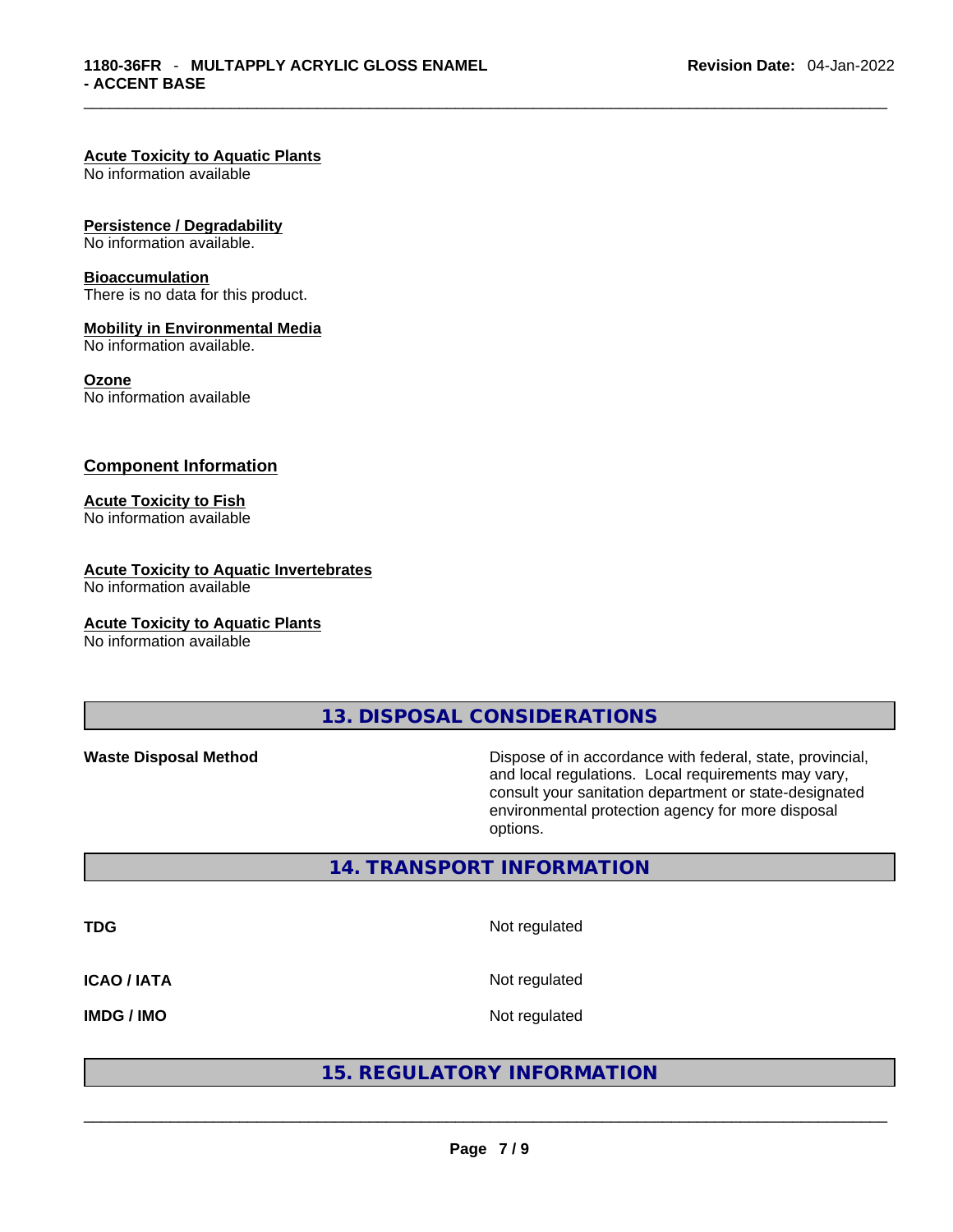#### **International Inventories**

| <b>TSCA: United States</b> | Yes - All components are listed or exempt. |
|----------------------------|--------------------------------------------|
| <b>DSL: Canada</b>         | Yes - All components are listed or exempt. |

#### **National Pollutant Release Inventory (NPRI)**

#### **NPRI Parts 1- 4**

This product contains the following Parts 1-4 NPRI chemicals:

| <b>Chemical name</b> | CAS No.   | Weiaht-%       | <b>NPRI Parts 1-4</b> |
|----------------------|-----------|----------------|-----------------------|
| Ammonia              | 7664-41-7 | 0.25%<br>. v., | Listec                |

#### **NPRI Part 5**

This product contains the following NPRI Part 5 Chemicals:

*None*

#### **WHMIS Regulatory Status**

This product has been classified in accordance with the hazard criteria of the Hazardous Products Regulations (HPR) and the SDS contains all the information required by the HPR.

| <b>16. OTHER INFORMATION</b> |         |                        |                      |      |  |
|------------------------------|---------|------------------------|----------------------|------|--|
| <b>HMIS</b>                  | Health: | <b>Flammability: 0</b> | <b>Reactivity: 0</b> | PPE: |  |

### **HMIS Legend**

- 0 Minimal Hazard
- 1 Slight Hazard
- 2 Moderate Hazard
- 3 Serious Hazard
- 4 Severe Hazard
- \* Chronic Hazard

X - Consult your supervisor or S.O.P. for "Special" handling instructions.

Note: The PPE rating has intentionally been left blank. Choose appropriate PPE that will protect employees from the hazards the material will *present under the actual normal conditions of use.* 

*Caution: HMISÒ ratings are based on a 0-4 rating scale, with 0 representing minimal hazards or risks, and 4 representing significant hazards or risks. Although HMISÒ ratings are not required on MSDSs under 29 CFR 1910.1200, the preparer, has chosen to provide them. HMISÒ ratings are to be used only in conjunction with a fully implemented HMISÒ program by workers who have received appropriate HMISÒ training. HMISÒ is a registered trade and service mark of the NPCA. HMISÒ materials may be purchased exclusively from J. J. Keller (800) 327-6868.* 

 **WARNING!** If you scrape, sand, or remove old paint, you may release lead dust. LEAD IS TOXIC. EXPOSURE TO LEAD DUST CAN CAUSE SERIOUS ILLNESS, SUCH AS BRAIN DAMAGE, ESPECIALLY IN CHILDREN. PREGNANT WOMEN SHOULD ALSO AVOID EXPOSURE.Wear a NIOSH approved respirator to control lead exposure. Clean up carefully with a HEPA vacuum and a wet mop. Before you start, find out how to protect yourself and your family by logging onto Health Canada at

http://www.hc-sc.gc.ca/ewh-semt/contaminants/lead-plomb/asked\_questions-questions\_posees-eng.php.